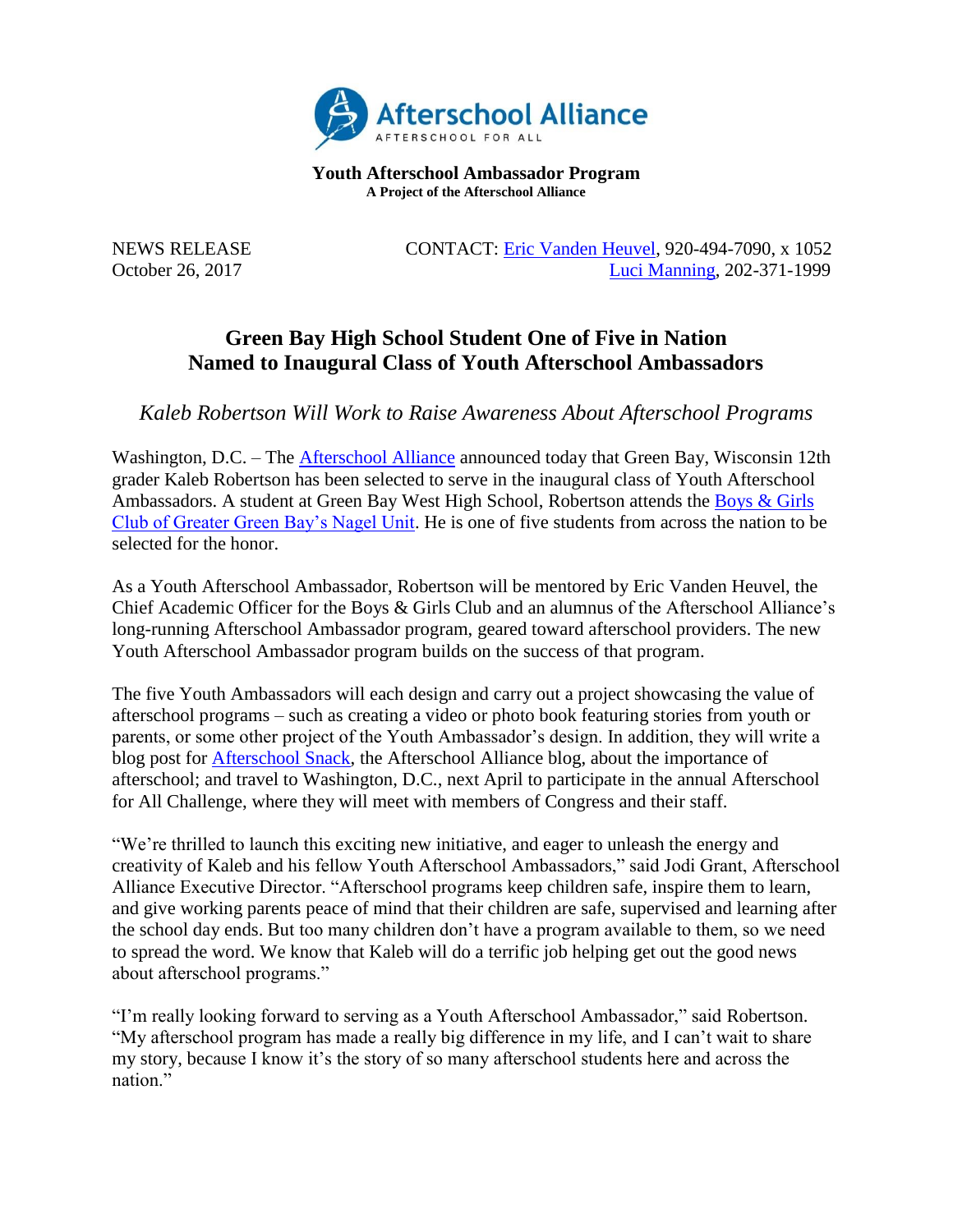"Kaleb will make a terrific Youth Afterschool Ambassador," said Vanden Heuvel "I know from my work with the Afterschool Alliance and the Ambassador program, that there's a huge need for thoughtful, energetic spokespeople for afterschool. I can't think of a better way to demonstrate the value of afterschool than by empowering youth like Kaleb to send a message to the community about what afterschool means to them and to their families."

The launch of the Youth Afterschool Ambassador program is in conjunction with the kickoff of the 18th annual *[Lights On Afterschool](http://www.afterschoolalliance.org/loa.cfm)*, the nationwide celebration of afterschool programs organized by the Afterschool Alliance to spotlight the vital role afterschool plays in the lives of children, families and communities. More than 8,000 events around the nation and at military bases worldwide are expected on or around October 26, with more than 1 million participants.

The five Youth Afterschool Ambassadors in this inaugural class come from four states. Two are from Washington State, and one each comes from Missouri, Wisconsin and Oklahoma. They are:

- **Ruben Balderas** from Walla Walla Washington's WaHi FORWARD Afterschool Program;
- **Maya Irvine** from Camdenton, Missouri's Camdenton *FIRST* LASER Robotics Team;
- **Harli Jo McKinney** from Stratford Oklahoma's C3 Afterschool Program;
- **Kaleb Robertson** from Green Bay, Wisconsin's Boys & Girls Club of Greater Green Bay; and
- **Marisol Romero** from Toppenish Washington's 21st Century Community Afterschool and Summer Program at Safe Haven Community Center.

The [America After 3PM](http://www.afterschoolalliance.org/AA3PM/) household survey of more than 30,000 families, commissioned by the Afterschool Alliance, found that participation in afterschool programs has increased to 10.2 million students nationwide, up from 6.5 million in 2004. But the unmet demand for afterschool programs has increased as well. Today, for every child in an afterschool program, there are two more whose parents say they would participate, if a program were available. Unmet demand is especially high in rural communities and communities of concentrated poverty. One in five students in the United States today is unsupervised after the school day ends.

A large and growing body of evidence demonstrates improvements in attendance, behavior, academic achievement and more among children in afterschool programs. Researchers have also found that afterschool programs encourage increased parental involvement – an important building block for student success.

# # # #

*The Afterschool Alliance is a nonprofit public awareness and advocacy organization working to ensure that all children and youth have access to quality afterschool programs. More information is available at [www.afterschoolalliance.org.](http://www.afterschoolalliance.org/)* 

*The Boys & Girls Club of Greater Green Bay believes every child deserves to be in an environment that brings out the very best in them. For 50 years, the Club has provided a safe place to learn and grow, positive relationships with caring adult professionals, and life-changing*